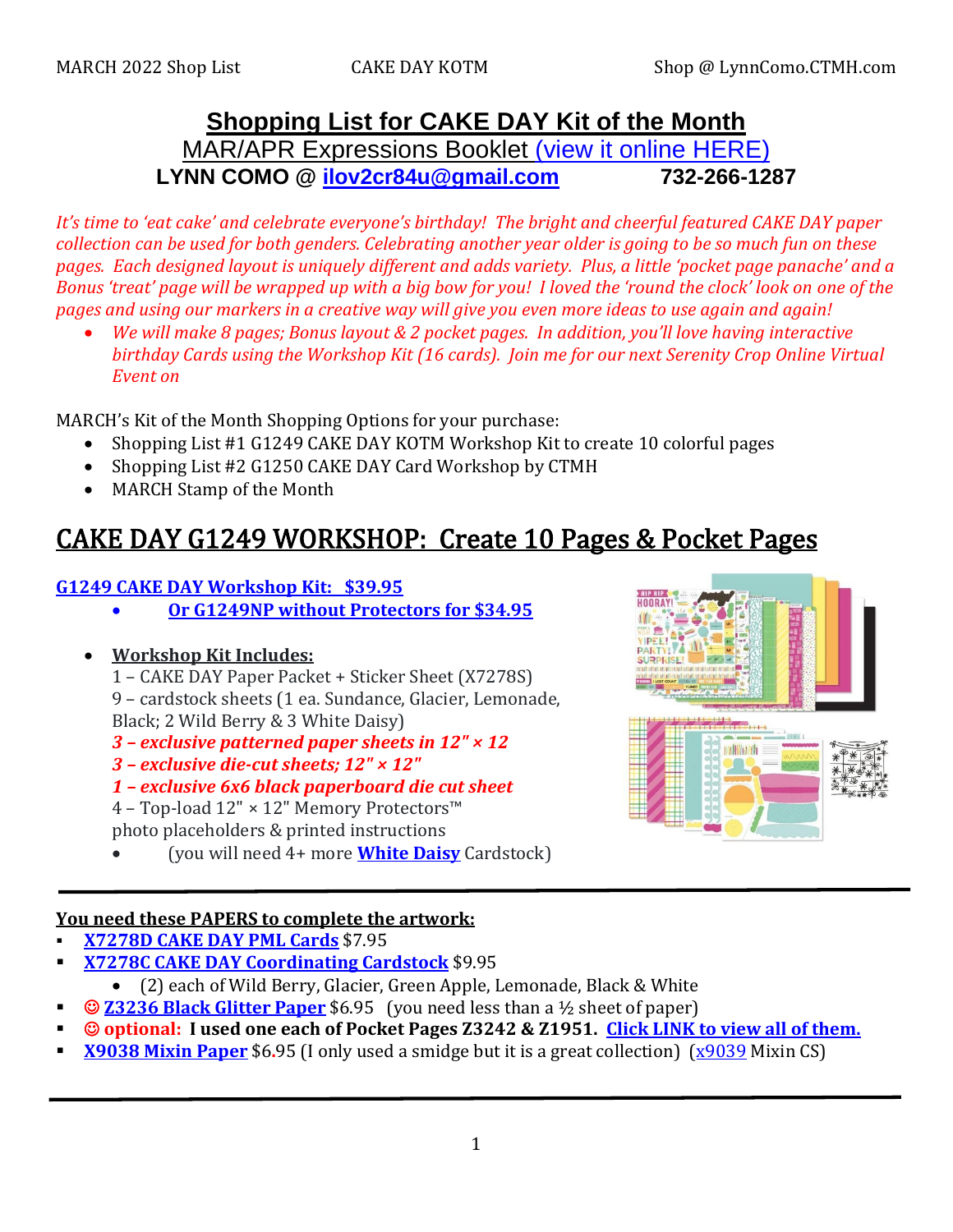# ☺ **= you may own this already .. so check your stash**

### **STAMPS & THIN CUTS I used to complete the artwork**

• **Z4416 Cake Day Scrapbooking Set w/thin cuts \$29.95 [D2080 Stamp Set](https://lynncomo.closetomyheart.com/retail/Product.aspx?ItemID=16293) only \$18.95**

### **INKS/Fun Accessories to complete the artwork**:

- **[X7278E Cake Day Dots](https://lynncomo.closetomyheart.com/retail/Product.aspx?ItemID=16308)** \$4.50 Colors: wild berry, glacier, sundance, lemonade & green apple
- **[Z1512 Quickie Glue Pen](https://lynncomo.closetomyheart.com/retail/Product.aspx?ItemID=15680)** \$4.95
- **[Inks @ \\$9.95:](https://lynncomo.closetomyheart.com/retail/Products.aspx?CatalogID=235) \*new\*** Wild Berry, Sundance, Glacier, Black Intense & Lemonade o You will need a [sponge](https://lynncomo.closetomyheart.com/retail/Product.aspx?ItemID=301) or one **[blending tool](https://lynncomo.closetomyheart.com/retail/product.aspx?itemid=14287)**
- ☺ **[Markers](https://lynncomo.closetomyheart.com/retail/Products.aspx?CatalogID=237)** \$7.50 ea: Z2531Bright Pink, Z2524 Aqua Blue, Z2482 Citrus & Z2485 Light Green
- ☺ **[Black Journaling Pen](https://lynncomo.closetomyheart.com/retail/search.aspx?searchvalue=black+pen)** (.01) \$3.50 (.03 or .05 would work too)
- ☺ **Optional [Shimmer Brushes](https://lynncomo.closetomyheart.com/retail/search.aspx?searchvalue=shimmer+brushes)** \$5.50 ea: Lemonade, Sundance, Wild Berry, Green Apple
- ☺ **[Z2045 All Purpose Mat](https://lynncomo.closetomyheart.com/retail/Product.aspx?ItemID=8035)** \$23.95
- ☺ **[Z1279 Versamat](https://lynncomo.closetomyheart.com/retail/Product.aspx?ItemID=3385)** \$18.95
- ☺ **[Foam Tape or 3D Pop ups](https://lynncomo.closetomyheart.com/retail/search.aspx?searchvalue=foam+tape)** are always needed as well as **[glue dots](https://lynncomo.closetomyheart.com/retail/search.aspx?searchvalue=glue+dots)**

# *Shopping List #2:*  [G1250 CAKE DAY CARDMAKING KIT \\$34.95](https://lynncomo.closetomyheart.com/retail/Product.aspx?ItemID=16112) (16 cards)

Kit contents:

- $1 -$  exclusive B size stamp set  $+$  coordinating Thin Cuts
- 2 CAKE DAY patterned paper sheets
- 6 cardstock sheets (2 Lemonade; 1 ea. Glacier, Nectarine & Wild Berry)
- 1 X7278E Cake Day Dots
- 16 white card bases & envelopes printed instructions

Additional supplies needed:

- [Inks @ \\$9.95:](https://lynncomo.closetomyheart.com/retail/Products.aspx?CatalogID=235) Nectarine, Wild Berry & Intense Black
- ☺ [Z3630 Watercolor Pencils](https://lynncomo.closetomyheart.com/retail/search.aspx?searchvalue=watercolor+pencils) \$22.95 or an alternate color look is ….
- $\bullet$  **[Shimmer Brushes](https://lynncomo.closetomyheart.com/retail/search.aspx?searchvalue=shimmer+brushes)** in Wild Berry, Lemonade, Green Apple, Flamingo, Capri would work nicely.
- © [Z2060 Foam Tape](https://lynncomo.closetomyheart.com/retail/search.aspx?searchvalue=z2060) \$6.50